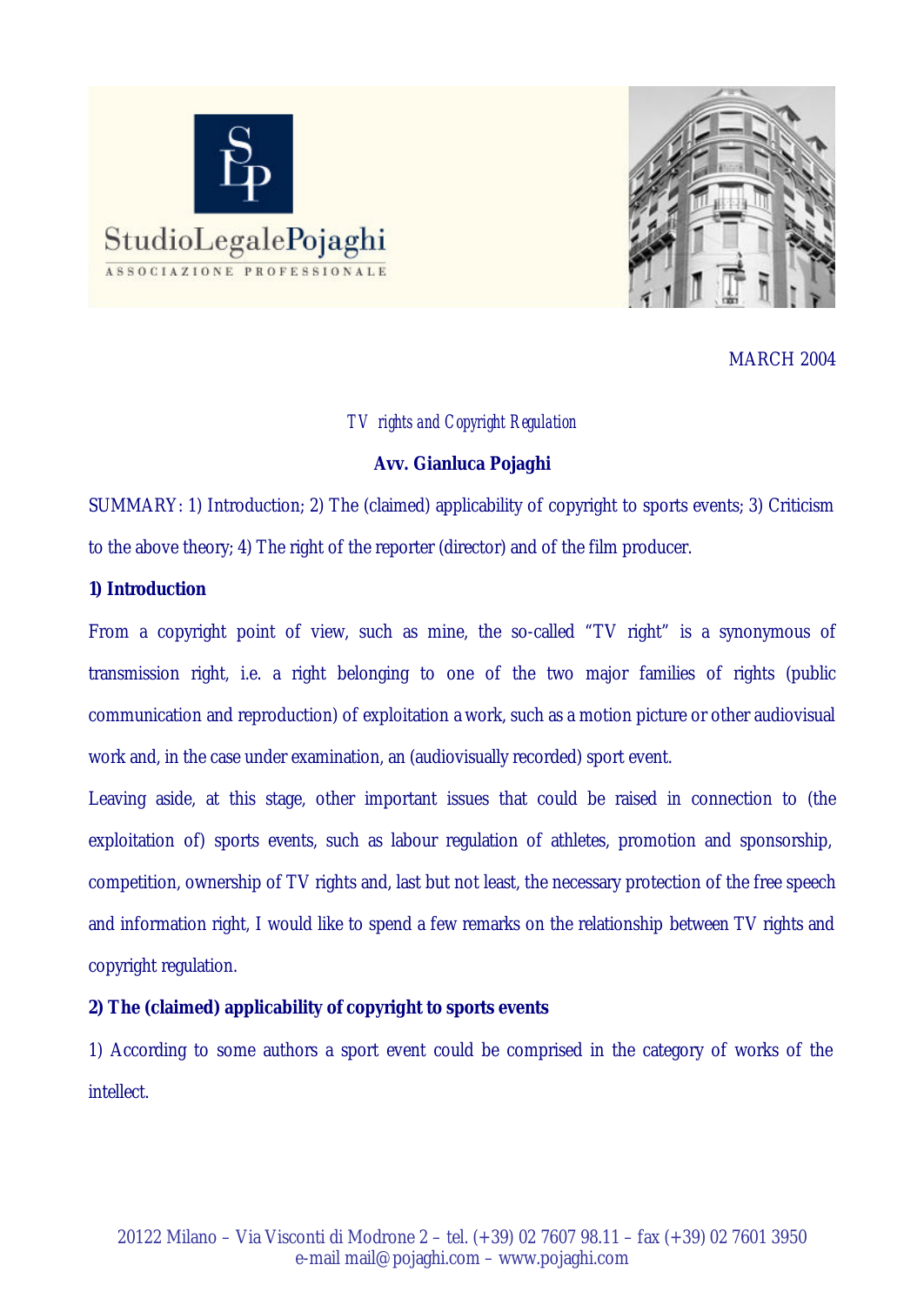Certainly, this would bring the advantage of granting automatic protection to organizers of sports events towards the generality of other subjects interested in taking advantage of the results of their entrepreneurial activity, opposable *erga omnes* should the event be filmed and publicly disseminated without their consent.

In order to do that, the mentioned theory goes through the inclusion of sports events in the category of protected works (in Italy, as laid down by artt. 1 and 2 of our Copyright Law<sup>1</sup>); sometimes comparing sports events to theatrical works, or to other similar categories of works, such as motions pictures, and attributing to the athletes the role of performing artists; sometimes invoking for the rules of the played game the protection of schemes and formats.

In the Italian jurisprudence, this has been affirmed, for the first time (that I am aware of) by a decision of the Court of Rome of September 18, 1987<sup>2</sup>, dealing with a controversy raised by a broadcasting organization claiming to have the right to access a football match in order to produce the (live) broadcast of the event, even without the consent of the football teams involved.

The Court, however, denied such right, granting the football teams the exclusive right to exploit their sport event, described as absolute and opposable *erga omnes*, by reason of the major investments borne.

The reasoning, even if shareable from a mere good sense point of view, does not stand, as absolute rights must by definition (at least under Italian law) be expressly foreseen by the law (*numerus clausus*) and cannot be envisaged by extensive interpretation of general principles.

In order to circumvent the exception, the Court argued that this exercise had already been done by the previous Supreme Court decision n° 3769 of June 22, 1985<sup>3</sup>, granting (in a completely different case) a non previously codified "personal identity right" to an individual complaining that her medical records had been disclosed for commercial purposes without her consent.

l

<sup>1</sup> Law n° 633 of April 22, 1941

<sup>2</sup> In Diritto dell'Informazione e dell'Informatica 1988, pag. 132.

<sup>3</sup> In Foro Italiano 1985, part I, pag. 2211.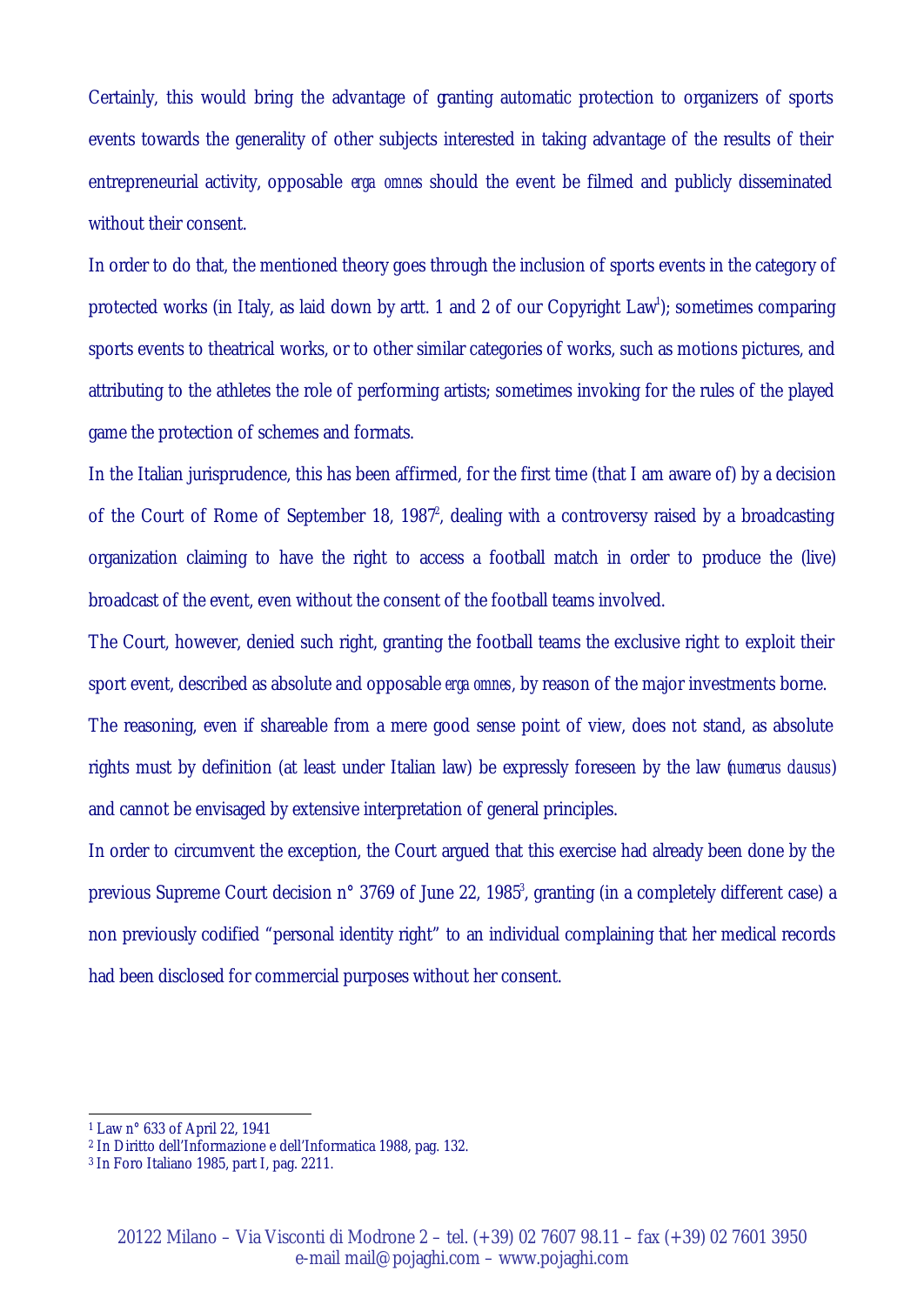The same analogy, according to the Court, should apply to various forms of exploitation foreseen by artt. 12 and following of the Italian Copyright Law and therefore, somehow, to exclusive rights protected by the said regulation.

2) The same principle has been affirmed, for a second (and last) time, by the same Court of Rome with a later decision of December 10, 1992<sup>4</sup>, rejecting the claim of a broadcasting organization with the argument that limitations imposed by the organizer of the sport event did not limit the right of reporting, otherwise constitutionally guaranteed, as the organizer would "*hold every exploitation right of the event*".

How that could be, it was not explained.

3) A more recent, but equally minor, line of thought has been developed by the some Italian literature<sup>5</sup>, in the attempt to grant the entrepreneur, through Copyright Law, the right to exclusively enjoy the results of its entrepreneurial activity.

This, assuming that the Italian Copyright Law should protect, as a neighboring right, all forms of investments in (among others) the show business, therefore comparing the organizer of the sport event to the phonographic producer<sup> $\beta$ </sup>, and interpretation, even if not of a protected work or material<sup>7</sup>, therefore comparing the athlete to the performing artist.

Quite an interesting corollary of this theory is that the rights on sports events would belong, in joint (neighboring) ownership to both the organizer and the athletes but, as the athletes are normally employees of the former, they would pertain, (partially) by derivative title, to the organizer only<sup>8</sup>.

#### **3) Criticism to the above theory**

l

The above mentioned theories are not convincing.

<sup>4</sup> In Diritto dell'Informazione e dell'Informatica, 1993, pag. 695.

<sup>5</sup> BORRUSO, La disciplina giuridica delle riproduzioni cinematografiche e televisive in ordine agli spettacoli sportivi, in Rivista del Diritto dello Sport 1954, pag. 105 e STELLA , Sul Diritto di riproduzione degli spettacoli sportivi, in Rivista di Diritto Commerciale 1990, II, pagg. 251, 255.

<sup>6</sup> In this sense, see art. 18-1 of the French Law n° 610 of July 16, 1984, according to which, "Les fédérations (*omissis*), ainsi que les organisateurs (*omissis*), sont propriétaires du droit d'exploitation des manifestations ou compétitions sportives qu'ils organisent"

<sup>7</sup> *Contra*, F. MORESE, Manifestazione sportiva: diritti dell'organizzatore e diritto di cronaca, in Diritto dell'Informazione e dell'Informatica, 1988, pag. 135.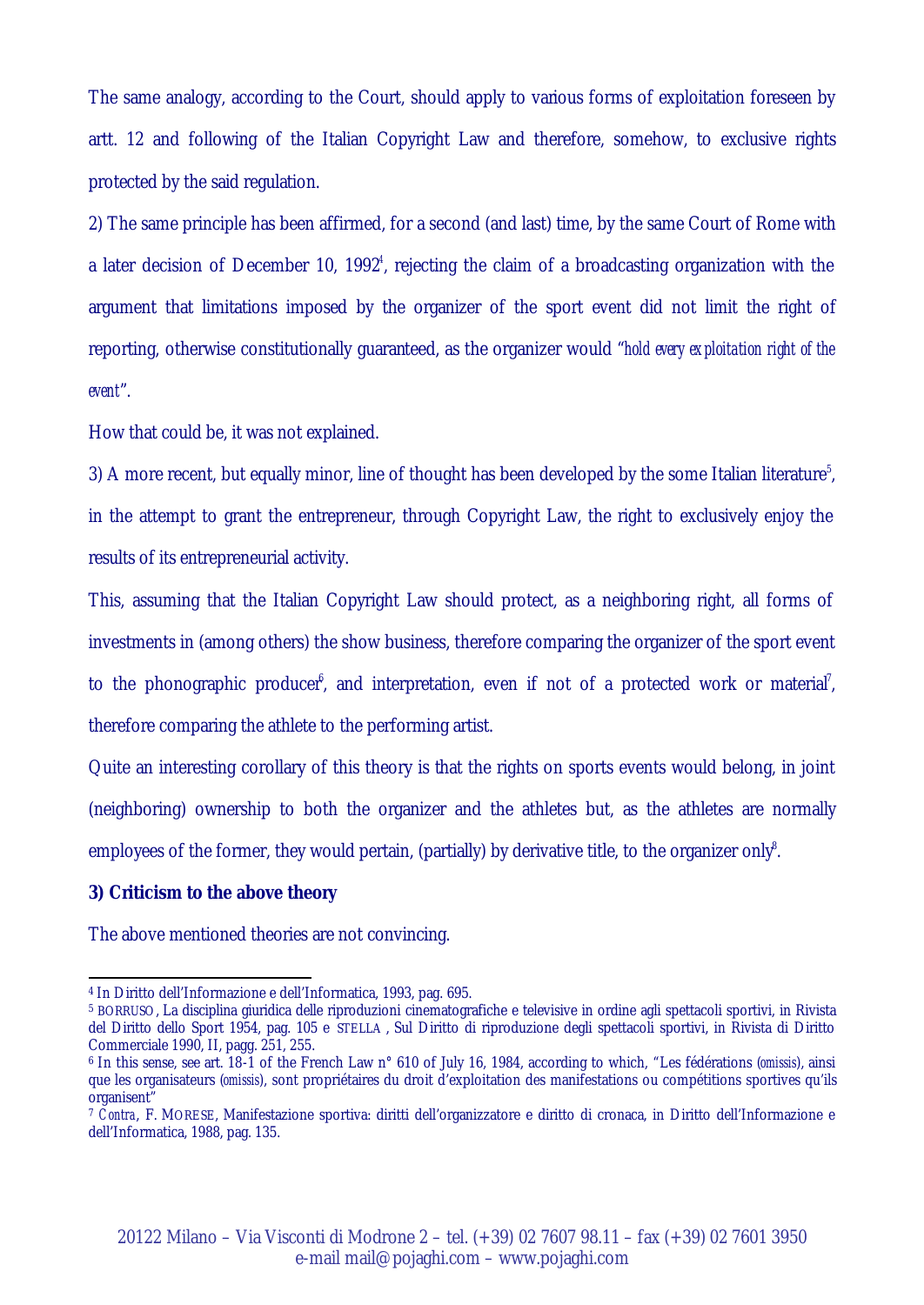1) Firs of all, because in order to satisfy their (only) intent to offer sports events promoters absolute copyright protection, they disregard the rationale of the copyright regulation.

In fact, it is a basic principle of copyright that protected material should be, *in primis*, characterized by creativity and originality, which is difficult (to say the least) to find in sport actions and, more in general, in sports events where the rules and schemes (formats) applied do not belong to any known form of art, esthetic or culture<sup>9</sup>.

2) Secondly, because the list (of categories) of protected works given by artt. 1 and 2 of the Italian Copyright Law, although not constituting a *numerus dausus*, can certainly not contain all (lists of) creations of the intellect that can exists, especially if they lack the indispensable characteristic of, as we said, creativity and originality.<sup>10</sup>

3) Moreover, because (audiovisually recorded) sports events are not comparable to theatrical works nor to other similar categories of works, such as motion pictures or (as a neighboring right) to audiovisual materials.

Not theatrical works, for the obvious reasons that there is no theater, no stage and, especially, not a theatrical work being performed, and not motion pictures, because movies are created in a complex series of processes and result from the assembling of different elements (subject, script, music and artistic direction<sup>11</sup>).

4) From a different point of view, even game rules and schemes (format) have been considered as protected under Copyright Law by the Italian literature<sup>12</sup> and jurisprudence<sup>13</sup>, but only under condition that they do show a complete expression and manifestation of the (creative) idea from which they originate.

<sup>9</sup> The only protected by copyright, M. FABIANI; Creatività e diritto d'autore, in Diritto d'Autore, 1998, pag. 600.

l

<sup>8</sup> BORRUSO, La disciplina giuridica delle riproduzioni cinematografiche e televisive in ordine agli spettacoli sportivi, in Rivista del Diritto dello Sport 1954, pag. 105 e STELLA , Sul Diritto di riproduzione degli spettacoli sportivi, in Rivista di Diritto Commerciale 1990, II, pagg. 251, 255.

<sup>&</sup>lt;sup>10</sup> A unfortunate contradiction to this principle is, in the opinion of many, the extension of copyright protection to software products, frequently characterized by lack of creativity.

 $11$  Art. 44 of the Italian Copyright Law.

<sup>12</sup> P. Lax, E' Possibile parlare di soggetto televisivo ?, in Diritto d'Autore, 1987, pag. 554.

<sup>13</sup> Court of Rome, November 26, 1987, in Diritto d'Autore, 1988, pag. 613.